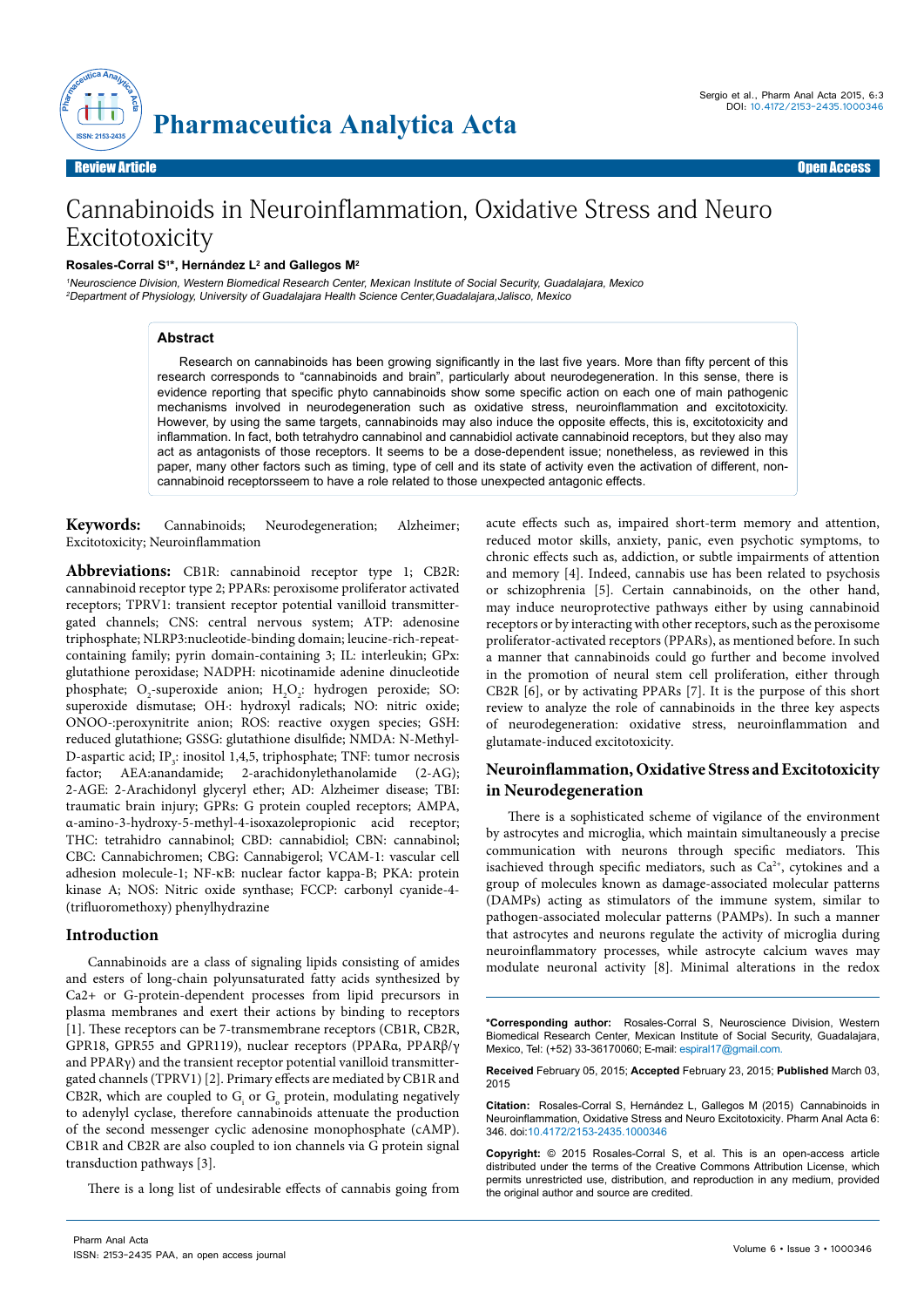environment, or molecular alert signals modulate the activity of microglia, the resident macrophages of the central nervous system (CNS). A brief, non-intensive primary stimulus in the brain, such as a brief ischemic episode followed by reperfusion, may cause a neuroinflammatory response and some reversible changes in the redox environment, in such a manner that cells may return to homeostasis. It is a preconditioning tuning, which not only allows returning to homeostasis but also increases the resistance to further ischemic damage. On the other hand, a real pathological stimulus, such as protein aggregates, stroke, trauma, or the presence of DAMPs will cause a persistent neuroinflammatory response and a significant increase of oxidative stress, impairing the return to homeostasis. The persistence of the stimulus perpetuates the cell damage and induces even more oxidative stress, and both pathological events feed the neuroinflammatory response, forming a vicious cycle which ultimately leads to disease [9].

Following an electrical stimulation or by injecting adenosine triphosphate (ATP) locally, Ca<sup>2+</sup> waves are elicited and spread out over hundreds of micrometers, as observed in acute brain slices [10]. This is an extraneuronal pathway for rapid long-distance signal transmission within the CNS. Following the application of glutamate in vitro, astrocytes undergo oscillatory elevation of cytoplasmic free calcium which propagates as waves within the cytoplasm of individual astrocytes and between adjacent astrocytes in confluent cultures [11]. Via stimulation of G protein-coupled calcium sensing receptors, extracellular Ca<sup>2+</sup>may amplify the inflammatory response activating the nucleotide-binding domain, leucine-rich-repeat-containing family, pyrin domain-containing 3 (NLRP3) inflammasome assembly, as shown in monocytes and macrophages [12]. The process occurs via the inositol/Ca2+pathway leading to the release of high levels of interleukin 1β and other proinflammatory cytokines, such as IL-1α, IL-6 and TNF. A kinetic curve of proinflammatory cytokines during amyloid betainduced oxidative stress in brain shows the same pattern of cytokines in function of time following the intracerebral amyloid beta injection [13].

A high metabolic rate of the brain (the brain consumes 49 ml of oxygen in a minute, 20% of the total body  $O_2$  consumption [14], plus a low concentration of glutathione peroxidase (GPx) as occurs in neurodegenerative processes [13,15] in addition to a high content of polyunsaturated fatty acids [16], these three factors make the brain particularly susceptible to oxidative damage [17].

There are several different phenomena leading to oxidative and/ or nitrosative stress in brain. The mitochondrial free radical leakage and the NADPH-oxidase activation are the main neurodegenerationrelated mechanisms, having the aging as a key intervening variable [18]. Under physiological conditions, up to 1% of the flow of electrons in the mitochondrial respiratory chain may lead to the formation of a dangerous by-product, superoxide anion  $(O_2^-)$  [8]. However, the interference with energy metabolism, as occurs in neurodegenerative processes, dramatically increases the production of  $O_2^-$ , [19]. Partially reduced species of molecular oxygen may attack iron/sulfur cores in a variety of enzymes. Even though  $O_2^-$  is rapidly transformed into hydrogen peroxide  $(H_2O_2)$  by the enzyme superoxide dismutase (SOD),  $H_2O_2$  reacts with reduced transition metals (Fenton reaction) to produce the highly reactive hydroxyl radicals (OH∙). Additionally,  $O_2^-$  reacts with nitric oxide (NO) to generate peroxynitrite anion (ONOO- ) which in turn reacts with carbon dioxide causing damage to proteins through nitrotyrosine adducts and peroxidation of membrane lipids [20]. Either directly oxidized by reactive oxygen species (ROS),

through the Fenton reaction or by addition to double bonds of DNA bases, or indirectly through alkylating agents, nucleic acids are also a sensitive target of oxidative stress [21].

An essential component of the redox control is the glutathione system that detoxifies reactive oxygen and nitrogen species as well as electrophiles produced by xenobiotics. By taking an electron from chemical species with an unpaired electron (free radical), the reduced glutathione (GSH) is completely oxidized to form GSSG by bonding two glutathionyl radicals. GSSG eventually may be reduced back to GSH by the action of the glutathione reductase enzyme and using NADPH reducing equivalents. The glutamate/cystine-antiporter system catalyzes the exchange of L-cystine for L-glutamate. Inside the cell, cystine transforms into cysteine, which provides thiol groups for replenishing the GSH system. The excitatory neurotransmitter glutamate, acting on its receptors, particularly N-methyl-D-aspartate (NMDA) receptors, activates channels that allow the influx of extracellular calcium. Thus, during neurodegenerative processes the overstimulation of ionotropic NMDA receptors leads to excessive calcium and sodium influx, precipitating membrane depolarization and the activation of voltage-dependent calcium channels. Glutamate activates also metabotropic receptors (mGluR), which couple to G proteins. By modulating intracellular second messengers, such as the inositol-1,4,5-trisphosphate  $(IP_3)$ , mGluR induce neuroprotective pathways. However, they also increase cytosol calcium concentrations [22]. The massive entrance of  $Ca<sup>2+</sup>$  activates a number of signaling pathways including calpains, proteases, protein kinases, nitric oxide synthase (NOS), calcineurin, calmodulin and endonucleases, in addition to the uncoupling of mitochondrial electron transfer from ATP synthesis. Interestingly, microglia metabolizes tryptophan via the kynurenine pathway, to produce kynurenic acid first and then quinolinic acid, both of them modulate NMDA receptors. Kynurenic acid antagonizes NMDA receptors, whereas quinolinic acid is a NMDAagonist. Proinflammatory cytokines favor quinolinic acid overproduction, which in turn activates NMDA receptors, leading to depression symptoms and excitotoxicity due to a glutamatergic effect [23]. Depression comes from the neurotransmitter serotonin depletion due to a deviation of the regular pathway tryptophan to 5-hydroxytryptamine (serotonin), the clinical translation of this phenomenon is known as "cytokine-induced sickness behavior" [24]. Additionally, quinolinic acid may directly increase synaptosomal glutamate release, as observed in vivo following the intra cerebroventricular quinolinic acid administration [25].

Glutamate also activates microglia and these cells, in addition to destructive free radicals, overproduce inflammatory cytokines such as interleukin  $1-\beta$  (IL-1 $\beta$ ) and tumor necrosis factor (TNF), which in turn feedback the release of glutamate. Specifically, IL- $1<sup>\beta</sup>$  stimulates glutamate uptake in glial cells by accelerating membrane trafficking of Na+/K+-ATPase via actin depolymerization [26], whereas TNF potentiates glutamate neurotoxicity by inhibiting glutamate uptake [27] or releases glutamate from hemi-channels of activated microglia in an autocrine manner [28]. Both IL-1β and TNF-α induce glutaminase expression, associated with an intracellular and extracellular increased concentrations of glutamate and with neuronal death via an apoptosislike mechanism, which selectively targets neurons expressing glutamate receptors [29-31]. Finally, the activation of the Ca<sup>2+</sup> permeable NMDA receptor alters the mitochondrial potential, causing membrane depolarization, affecting the mitochondrial electron transport linked to cytochrome c releasing [32]. These alterations are associated with a significant leak of superoxide anion toward the cytosol.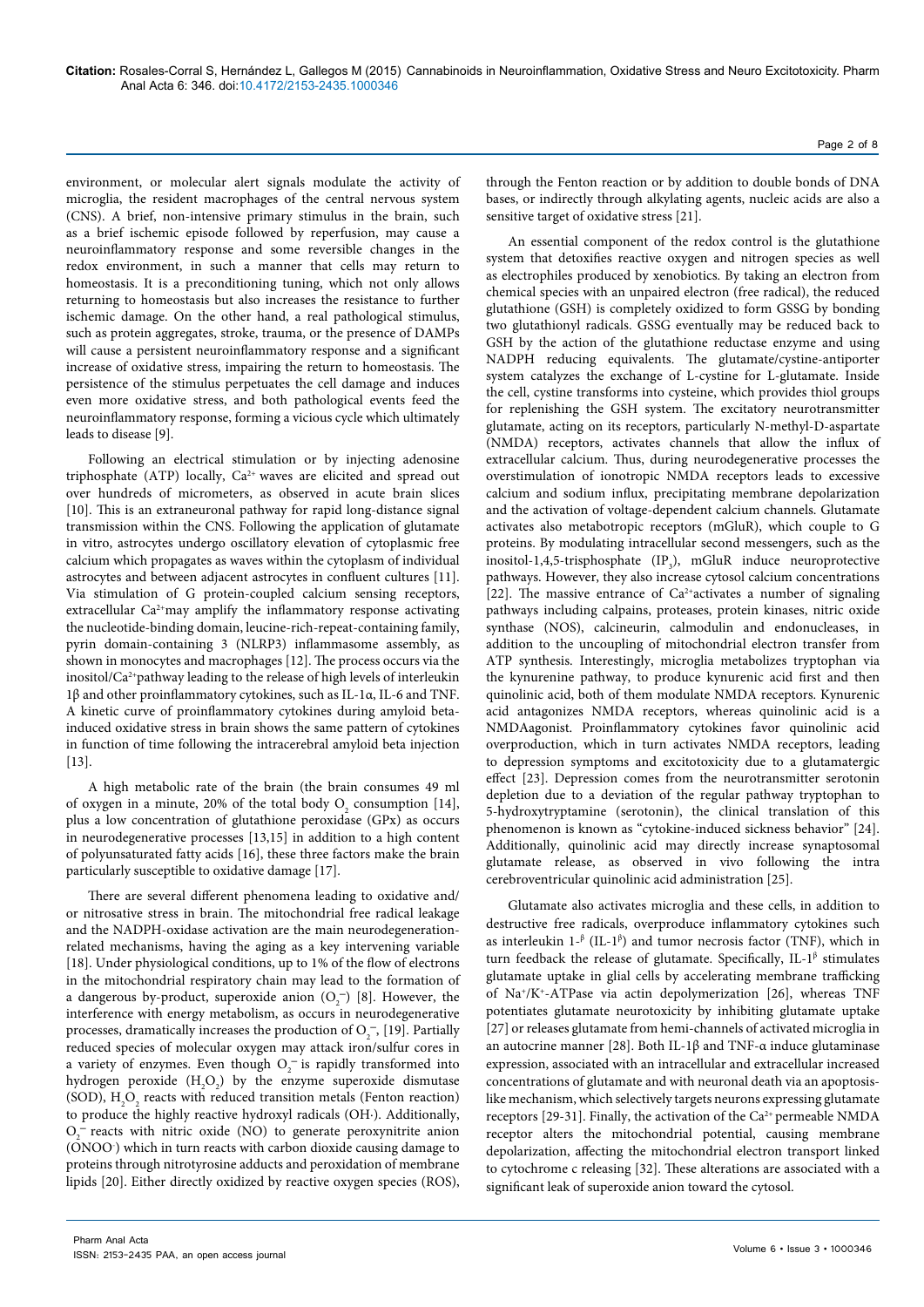Thus, excitotoxicity and oxidative stress, as occurs with oxidative stress and inflammation, are closely related phenomena, so that these mechanisms feedback each other constantly, creating synergies. This brief summary of neuroinflammation and free radicals and their vicious relationship with glutamate along the neurodegenerative pathology, may aid to understand the possible role of cannabinoids in neurodegeneration.

# **Endocannabinoids**

Anandamide (AEA) and 2-arachidonylethanolamide (2-AG) are the best-known endogenous cannabinoids. They are bioactive lipids acting on specific  $G_{\alpha i \alpha}$  protein-coupled cannabinoid receptors (CB1R and CB2R), widely distributed in the CNS in both neurons and glial cells [33-35].

The activation of CB receptors by endocannabinoids has a protective role in CNS homeostasis. For example, microglial cells synthesize the 2-AG ligand from phosphatidic acid, as well as CB1R and CB2R. 2-AG via a CB2R-dependent mechanism activates ERK1, and microglia proliferation [36], contributing to the proliferative response of microglial cells, as occurs in neurodegenerative disorders. In fact, CB2R as well as its degrading enzyme fatty acid amide hydrolase (FAAH) are selectively over expressed in neuritic plaqueassociated glia in Alzheimer's disease (AD) brains [37]. In fact, the phyto cannabinoid cannabidiol (CBD) acts mostly stimulating the endogenous cannabinoid signaling by suppressing FAAH [38]. In acute neuroinflammation, following a traumatic brain injury (TBI), microglial over reactivity diminishes with minocycline, which also activates CB1R and CB2R. However, microglial reactivity and the other TBI-derived pathological issues, such as brain edema, neurological impairment and diffuse axonal injury, are prevented with the administration of CB1R and CB2R antagonists [39]. It is worth to remember that CB2R in microglia are not constitutive but inducible receptors, particularly under neuroinflammatory conditions [40]. Recently, microglia harvested from an AD mouse model brain, but lacking CB2R also, have been demonstrated to be less responsive to proinflammatory stimuli than the CB2R<sup>+/+</sup> mice [41]. Additionally, non-CB1R/non-CB2R G protein-coupled receptor (GPR) subtypes, such as GPR55, are new cannabinoid receptors that exert microglia-dependent neuroprotection after excitotoxic lesion. They act independently of intracellular Ca<sup>2+</sup>and p38 or p44/p42 MAPK phosphorylation [42] (Figure 1).

Endocannabinoids are produced in response to excitotoxic challenges and activate CB1R and CB2R, but also PPARγ, a powerful metabolic regulator. By these means, endocannabinoids become neuroprotective against AMPA-induced excitotoxicity, as evaluated in a model of multiple sclerosis [43]. In the presence of quinolinic acid, a metabolite of the kynurenine pathway, analog of glutamate, into rat striatal culturedcells and rat brain synaptosomes, initiates an excitotoxic process as the above described. However, by adding agonists of cannabinoid receptors the excitotoxicity is prevented, as well as the associated mitochondrial dysfunction and oxidative stress [44].

Depolarization of a postsynaptic neuron, as occurs following a traumatic brain injury or by overstimulation of ionotropic NMDA receptors as occurs in neurodegenerative processes (see above), facilitates the release of endocannabinoids via  $Ca^{2+}$  influx [45]. Endocannabinoids may diffuse across the synaptic cleft toward inhibitory or excitatory presynaptic terminals containing CB1R, acting in this manner as retrograde messengers. Activated CB1R inhibit voltage-gated Ca<sup>2+</sup> channels through the activation of heterotrimeric

G-proteins, which it results in release inhibition of glutamate, related to excitotoxicity. 2-arachidonylglycerol (2-AG), 2-arachidonyl glycerol ether (2-AGE), and anandamide (AEA), as well as the cannabimimetic amino alkylindole WIN, may initiate a voltage-dependent N-type Ca<sup>2+</sup> channel inhibition via CB1R, as demonstrated in dissociated superior cervical ganglion neurons [46]. Also, by inhibiting adenylyl cyclase, that outlasts direct action at the CB1R receptor, endocannabinoids may prevent cell death, being capable of reducing cytosolic free Ca<sup>2+</sup>via a cAMP/PKA-dependent process during a neurotoxic event [47].

The pathogenic mechanisms in neurodegenerative disorders involve sodium, potassium, and calcium channels, as well as the glutamate receptors NMDA and AMPA. In this context, cannabinoids can also interact with ion channels through CB1R, but not through CB2R, by modulating voltage-dependent ion channels, decreasing calcium currents through both N- and P/Q type voltage-sensitive Ca2+channels [48,49] and increasing G-protein–coupled inwardly rectifying  $K^+$  channels [49] and A-type  $K^+$  channels [50-52]. By all these means, cannabinoids could be implicated in the inhibition of neurotransmitter release at presynaptic level. The effect, carried out by a mechanism known as retrograde signaling (see above) may affect the release of neurotransmitters, such as acetylcholine, dopamine, GABA, histamine, serotonin, glutamate, cholecystokinin, D-aspartate, glycine, and noradrenaline [50,53].

As outlined above, the majority of these effects are CB1R receptor dependent, although there is evidence to suggest that cannabinoids can modulate ion channel function directly. Physiological modulation of voltage-gated ion channels including Ca<sup>2+</sup>channels, Na<sup>+</sup> channels, some types of K+ channels, and ligand-gated ion channels such as serotonin type 3, nicotinic acetylcholine, and glycine receptors are observed at significant pharmacologic concentrations of endocannabinoids [3,48,50,54]. At the same time, it has also been demonstrated a modulatory effect of endocannabinoids on other ion-transporting membrane proteins such as gap junction channels, and the transporters for neurotransmitters and transient potential receptor-class (TRP) channels, related to influx of extracellular Ca<sup>2+</sup> [1]. Probably these direct actions of endocannabinoids are due to their lipophilic structures; however, the mechanisms are poorly understood.

Despite the role of endogenous cannabinoids against oxidative stress, neuroinflammation and excitotoxicity in brain, the use of phytocannabinoids reveals controversial results.

### **Phytocannabinoids**

Cannabis is a "chemical factory", producing more than 500 different chemical compounds. Seventy of them are cannabinoids produced by the enzymatic condensation of terpens (geranyldiphosphate) and phenols, like olivetolic or divarinic acid. Thus, they are terpenophenols, classified into different categories: cannabigerols (CBG), cannabichromenes (CBC), cannabidiols (CBD), tetrahydro cannabinols (THC), cannabinol (CBN),cannabinodiol (CBDL) and other cannabinoids such as cannabicyclol (CBL), cannabielsoin (CBE), cannabitriol (CBT).

Except THC and CBD, there are few reports about a role for the other phytocannabinoids on neurodegenerative processes. For example, a cannabigerol quinone may alleviate neuroinflammation, decreasing microglia reactivity and modulating the expression of genes involved in the neuroinflammatory pathophysiology, as observed in a chronic model of multiple sclerosis [55].

Cannabinol may have a role in microglial cell migration. Microglial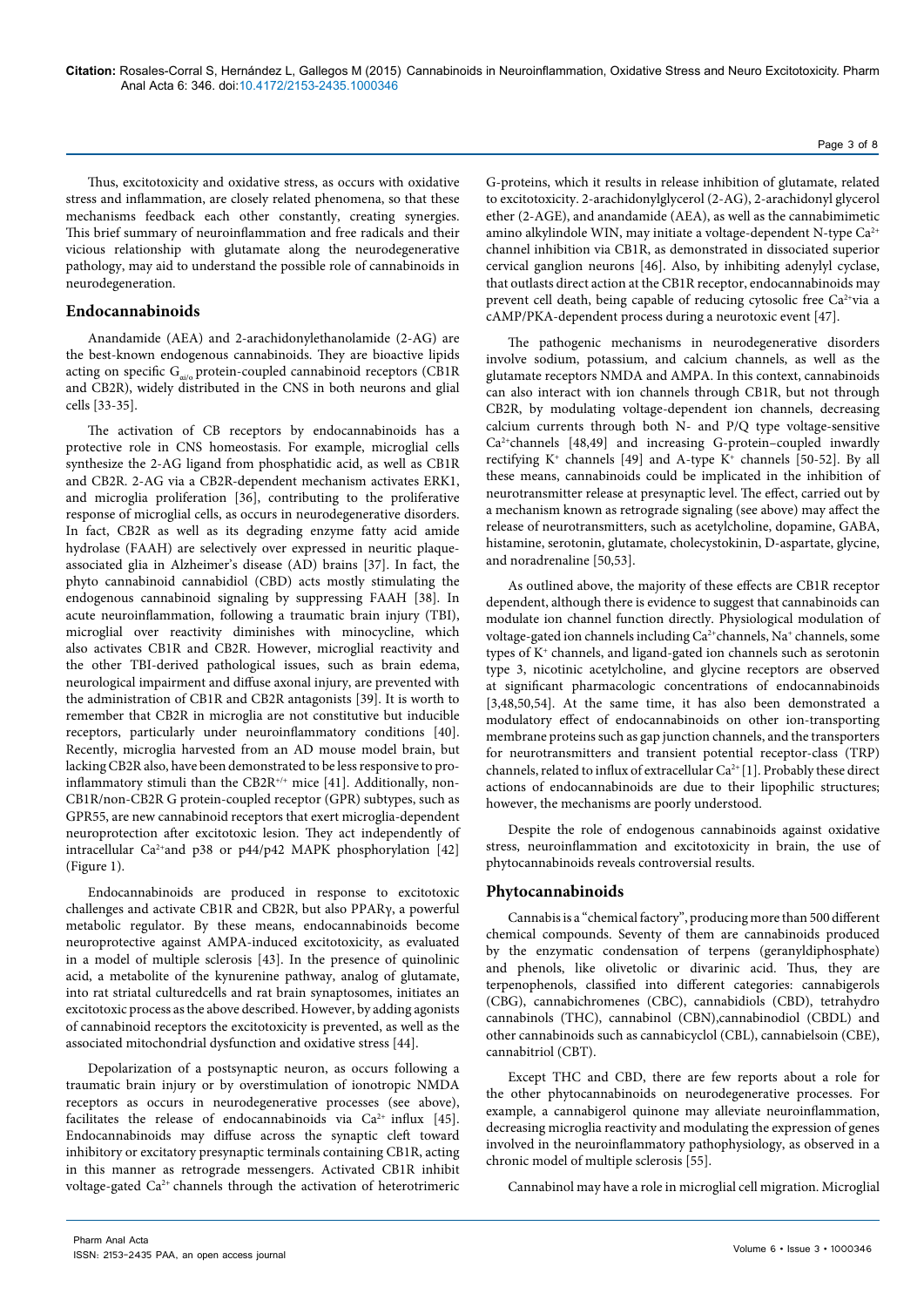cells express both CB1R and CB2R. Some CB2R are expressed at the leading edges of microglial motile protrusions and may be involved in recruiting microglial cells toward dying neurons. Such a cell migration is triggered by chemo attractants acting on transmembrane/Gi/o-coupled receptors as occurs with THC, which is involved in the migration of macrophages [56]. The same occurs by using endocannabinoids, such as the glutamate-induced 2-AG. However CBN the same as CBD may antagonize the 2-AG-induced recruitment of microglial cells [57] reducing the neuroinflammation promoted by glutamate.

THC and CBD have been widely explored in neuroinflammation, excitotoxicity and oxidative stress, which are key pathogenic events in neurodegeneration.

The non-psychoactive CBD reportedly reduces the over-reactivity in microglial cells. Apart from reducing microglial recruitment, as seen above, CBD also decreases the transmigration of blood leukocytes by downregulating the expression of vascular cell adhesion molecule-1 (VCAM-1), chemokines (CCL2 and CCL5) and the proinflammatory cytokine IL-1β, as observed in a viral model of multiple sclerosis [58]. Also, CBD may increase significantly microglial phagocytosis in a Ca2+-dependent manner and mediatedby PI3K signaling, via transient receptor potential (TRP) channel activation [59]. In PC12 neurons stimulated with amyloid-beta, the major constituent of senile plaques observed in AD brains, CBD also have demonstrated an antioxidant effect by inhibiting inducible nitric oxide synthase protein expression and nitric oxide production which is achieved, in a dose-dependent manner, by blocking phosphorylated form of p38 MAP kinase and the transcription factor nuclear factor-κB activation [60]. Both antioxidant and anti-inflammatory effects appear in a mouse model of AD inoculated with human Aβ following the administration of CBD [61].

Additionally, CBD may have a role on excitotoxicity as well. This phenomenon, measured by the glutamate/N-acetylaspartate ratio, can be prevented by using CBD, as demonstrated in vivo in a model of hypoxic-ischemic brain injury in newborn. Oxidative stress and inflammation parameters may also significantly decrease in that model when using CBD. The neuroprotective effect implicates CB2R and 5-hydroxytryptamine [5HT(1A)] receptors [62].

Despite all the above, CBD could have a deleterious effect on cell functioning. Inhibition of microglia by CBD can be suppressive, as demonstrated in murine primary microglial cultures treated with CBD. The result is induction of apoptosis in a timeand concentrationdependent manner [63]. In order to regulate intracellular  $Ca^{2+}$ levels, CBD may also target mitochondria. Nonetheless, it is a bidirectional regulation, depending on the excitability of cells. Under a physiological  $K^+/Ca^{2+}$ level, CBD may cause a subtle rise in free cytosolic Ca<sup>2+</sup>; however, under high-excitability conditions a reduction of free cytosolic Ca<sup>2+</sup>is observed once CBD is applied. Even CBD may prevent Ca<sup>2+</sup>oscillations under high-excitability conditions [64] (Figure 1).

THC reduces lipopolysaccharide-induced mRNAs of proinflammatory cytokines, such as IL-1α, IL-1β, IL-6, and TNF-α, as observed in cortical microglial cells from neonatal rat [65]. The effect seems to be not mediated by CB1R or CB2R. However, the most noticeable effect of THC on neurodegenerative pathways is preventing excitotoxicity [66]. Via a CB1R-receptor-mediated mechanism, THC may reduce the volume of cytotoxic edema and reduces neuronal damage induced by excitotoxicity. Such a neuroprotective effect may be inhibited by using a CB1R antagonist. During the acute and late phase after induction of excitotoxicity THC may also inhibit astrogliosis, but this is a non-CB1R-receptor-controlled mechanism [67].



CB1R receptor reduces excitotoxicity by inhibiting Ca<sup>2+</sup>influx through voltage-gated Ca<sup>2+</sup>channels [48]. Additionally, THC acting on CB1R may also inhibit cAMP formation and this affects signaling events through the cAMP pathway distal to adenylatecyclase, leading to a decrease in forskolin-inducible protein kinase A (PKA) activity [68]. In addition, downstream the cAMP cascade THC may inhibit the transcriptionfactor NF-κB and, by this mean, THC attenuates the inducible nitric oxide synthase (iNOS) gene expression, as demonstrated in LPS-activated macrophages [69]. By inhibiting NOS and PKA cannabinoids may protect neurons from excitotoxic injury, as demonstrated when NMDA-induced neuronal cell death and NO production were evaluated in cell cultures as well as in vivo using both wild-type and CB1R-knockout mice [70].

Acting on CB1R, THC also exerts a close regulation of Akt and GSK-3 phosphorylation in brain, being the Akt/GSK-3 modulation a THC dose-dependent event, which it follows to the activation of PI3K, but does not involves the MAPK/ERK signaling pathway, as observed *in vivo* in the hippocampus of mice brains [70]. The PI3K/Akt/GSK-3 pathway is widely known to be involved in survival neuron signaling, and its inhibition leads to excitotoxicity and neurodegeneration [18,71].

# **The Opposite Effect**

THC may induce a transient, modest increase in Ca<sup>2+</sup>in cultured neuronal cells in a process involving phospholipase C and via a CB1R-receptor-mediated mechanism [79]. It has a low efficacy on the stimulation of the CB2R-receptor, indeed. This holds in the acute phase as well as the late phase, after inducing excitotoxicity and testing THC at a micromolar range.

THC may also induce the activation of the stress-activated protein kinase, c-Jun N-terminal kinase (JNK) via the CB1R receptor. In this manner THC promotes cytochrome c release and activates the caspase-3 cell death pathway resulting in DNA fragmentation and programmed cell death, as observed in rat cultured cortical neurons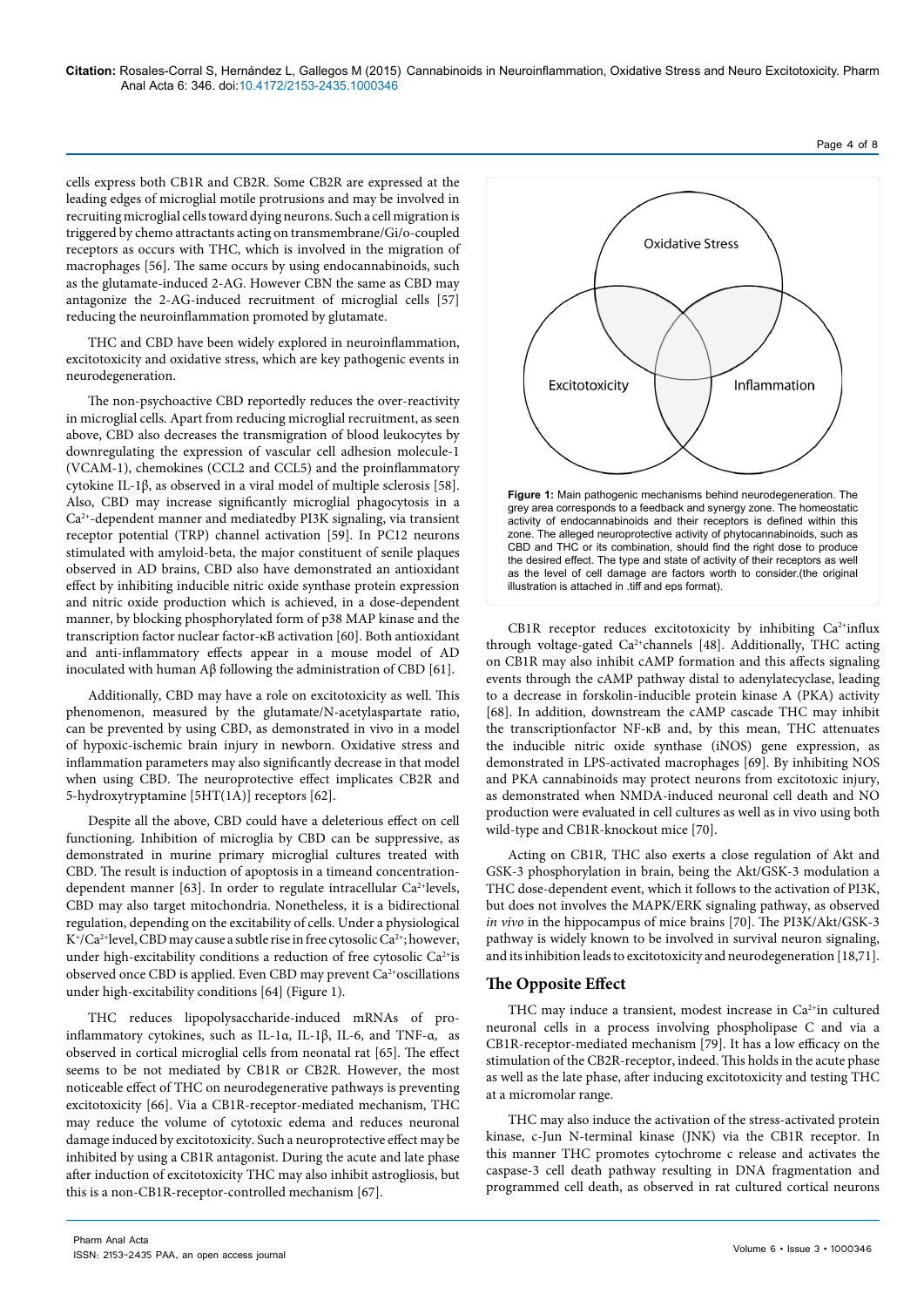[80,81]. It is worth to mention that THC was employed also in the micromolar range in these experiments.

It is well-known the psychoactive effects of THC. By injecting THC in Nrg1 HET mice, an animal model of schizophrenia, the expression of the NMDA receptor in the hippocampus is increased, which is not observed in THC-treated wild type mice. Overexpression of NMDA receptors induce differential expression of proteins involved in NMDA receptor trafficking to the synaptic membrane, as well as lipid raft stabilization of synaptic NMDA receptors, and homeostatic responses to dampen excitotoxicity [82]. In addition, by interfering in cAMP formation, as mentioned above, THC may also inhibit synaptic function. In fact, chronic administration of THC impairs spatial memory and reduces a learning-related transcription factor (zif268) expression in the mouse forebrain [83]. This is consistent with the significant reduction in the number of synapses per unit volume (44%) as well as a reduction in the dendritic length of CA3 pyramidal neurons, as observed in rats receiving high doses of THC (10 to 60 mg/ kg), during a long period of treatment (90 days) [84].

Applied *in vitro* upon oligodendrocyte cultures CBD induces a mitochondrial Ca2+which is related to a membrane potential disruption, critical in mitochondrial viability, and subsequently an intracellular Ca2+and ROS rise, reducing oligodendroglial viability [85]. Indeed, *in* 

*vitro* experiments using BV-2 microglial cells have demonstrated that CBD colocalizes with voltage-dependent anion channel (VDAC)-rich mitochondrial membranes, by this mean CBD induces mitochondrial swelling, loss of mitochondrial membrane potential with increased ROS production and, eventually, dose-dependently cell death after 2 h treatment, under serum-free conditions [86]. Interestingly, these lethal effects appear by adding CBD in the order of 5 to 10 µM, even for 2 hours. The opposite, neuroprotective effects against the uncoupler carbonyl cyanide-p-trifluoromethoxyphenylhydrazone (FCCP), or against hydrogen peroxide were observed in vitro by using a significantly lower dose of CBD  $(1 \mu M)$  [64] (Table 1).

### **Conclusions**

Research on cannabinoids has been growing exponentially in the last few years. Searching for "cannabinoids" in PubMed, between the years 2010 and January 2015, results in 1827 publications, which is 140% of the published papers in thirty years, between 1970 and 2000.

There is a growing body of evidence about the role of CBD and THC, or the combination of both acting on key features of neurodegeneration, such as inflammation, oxidative stress and excitotoxicity. Thus, cannabinoids have been proposed for the treatment of Alzheimer Disease [87], Parkinson [88], multiple sclerosis [89], amyotrophic

| Cannabinoid                                                              | <b>Target receptors</b> | <b>Best known mechanisms</b>  | <b>Effects</b> in             | Ref.   |
|--------------------------------------------------------------------------|-------------------------|-------------------------------|-------------------------------|--------|
|                                                                          |                         | of action                     | Neurodegeneration             |        |
|                                                                          | CB1R. Less active       | Acting on G protein-          | It affects microglial         | (56,   |
|                                                                          | with CB2R. Even it      | coupled receptors THC         | migration; possesses anti-    | $65 -$ |
|                                                                          | may antagonize          | regulates second              | inflammatory and              | 69)    |
| Delta-9                                                                  | CB2R (72).              | messenger systems. It         | antiexcitotoxic effects;      |        |
| Tetrahydrocannabinol                                                     | PPARs agonist (73).     | affects potassium and         | reduces edema, astrogliosis   |        |
|                                                                          | $5-HT(1A)$ antagonist   | calcium ion channels as       | and it is antioxidant.        |        |
|                                                                          | (74).                   | well as cyclical AMP.         |                               |        |
|                                                                          | It binds to TPRV1,      | It suppresses the             | CBD reduces the over-         | (28,   |
|                                                                          | activates 5-HT1A (at    | endocannabinoid degrader      | reactivity in microglial      | $57-$  |
|                                                                          | high concentration      | FAAH (38), enhancing          | cells, reduces the microglial | 60)    |
|                                                                          | levels), antagonizes    | endocannabinoid               | recruitment, but increases    |        |
|                                                                          | GPR55 (75), and it is   | responses. It controls        | the microglial phagocytosis   |        |
| Cannabidiol                                                              | a PPARs agonist         | vascular tone, immune cell    | diminishes VCAM-1 and         |        |
|                                                                          | $(76)$ .                | function and cell             | chemokines expression. It     |        |
|                                                                          | It binds less actively  | migration.                    | is a potent antioxidant and   |        |
|                                                                          | to CB2R and CB1R        | Acting on PPARs, CBD          | inhibits the NF-B             |        |
|                                                                          | $(77)$ .                | reduces the inflammatory      | expression. Antagonizes the   |        |
|                                                                          |                         | cascade and may promote       | effect of 2-AG.               |        |
|                                                                          |                         | neurogenesis $(60, 61, 78)$ . |                               |        |
| Table 1: The effects of THC and CBD on key neurodegenerative mechanisms. |                         |                               |                               |        |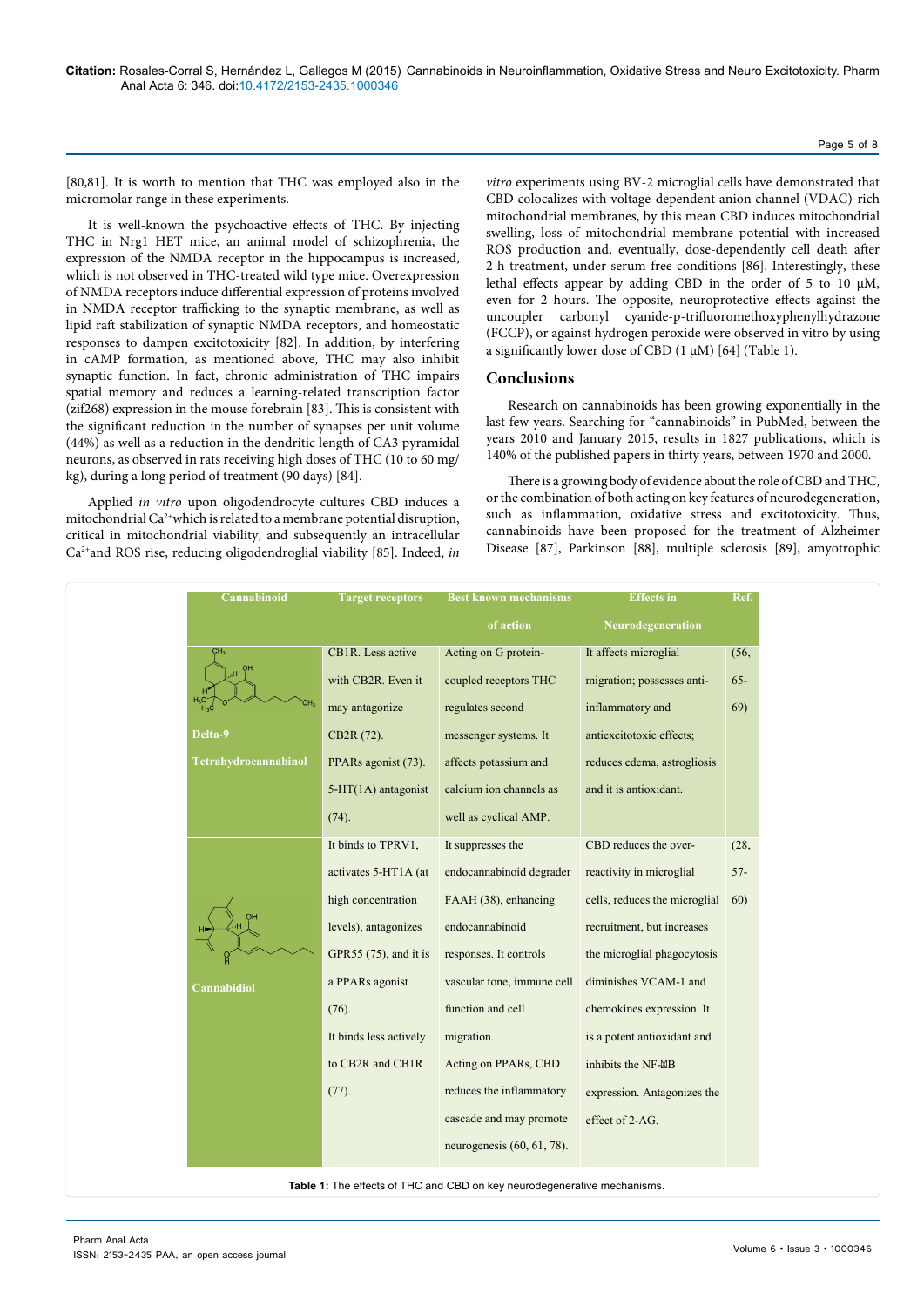lateral sclerosis [90], stroke [91], Huntington's disease (HD) and basal ganglia disorders in general [92], or traumatic brain injury [93].

However, evidence of proinflammatory, excitotoxic, even proapoptotic effects induced by cannabinoids are worth to consider, particularly when pretending to employ them as therapeutics in neurodegenerative diseases. "The rule of thumb" that cannabinoids typically exhibit nanomolar affinities at CB1R and CB2R, in such a manner that testing them at concentrations two orders of magnitude above their affinity will produce off-target effects [94], it might find some other factors to consider, such as dose, treatment lasting, type of cells and state of activity or pathological condition (Figure 1). It is worth evaluating in multiple experiments the THC: CBD ratio when used in combination, in order to avoid not only the psychoactive effects, but also the unexpected antagonic effects once cannabinoids find their receptors.

It would be unwise to draw major conclusions and defining to cannabinoids as neuroprotective or neurotoxic substances if conditions related to contradictory reports remain confusing.

#### **References**

- 1. [Oz M \(2006\) Receptor-independent actions of cannabinoids on cell membranes:](http://www.ncbi.nlm.nih.gov/pubmed/16584786) [focus on endocannabinoids. Pharmacol Ther 111: 114-144.](http://www.ncbi.nlm.nih.gov/pubmed/16584786)
- 2. [Alexander SP, Kendall DA \(2007\) The complications of promiscuity:](http://www.ncbi.nlm.nih.gov/pubmed/17876303) [endocannabinoid action and metabolism. Br J Pharmacol 152: 602-623.](http://www.ncbi.nlm.nih.gov/pubmed/17876303)
- 3. [Campillo NE, Páez JA \(2009\) Cannabinoid system in neurodegeneration: new](http://www.ncbi.nlm.nih.gov/pubmed/19456285) [perspectives in Alzheimer's disease. Mini Rev Med Chem 9: 539-559.](http://www.ncbi.nlm.nih.gov/pubmed/19456285)
- 4. [Hall W, Solowij N \(1998\) Adverse effects of cannabis. Lancet 352: 1611-1616.](http://www.ncbi.nlm.nih.gov/pubmed/9843121)
- 5. [Moghadami-Tabrizi N, Daftari H, Behjatnia Y, Dabirashrafi H, Zandinejad](http://www.ncbi.nlm.nih.gov/pubmed/9074186) [K \(1996\) Complication of Laparoscopic Coagulation of an Endometrioma](http://www.ncbi.nlm.nih.gov/pubmed/9074186) [Surface. J Am Assoc Gynecol Laparosc 3: S31.](http://www.ncbi.nlm.nih.gov/pubmed/9074186)
- 6. [Molina-Holgado F, Rubio-Araiz A, Garcia-Ovejero D, Williams RJ, Moore JD,](http://www.ncbi.nlm.nih.gov/pubmed/17328768) [et al. \(2007\) CB2 cannabinoid receptors promote mouse neural stem cell](http://www.ncbi.nlm.nih.gov/pubmed/17328768) [proliferation. Eur J Neurosci 25: 629-634.](http://www.ncbi.nlm.nih.gov/pubmed/17328768)
- 7. [Morales-Garcia JA, Luna-Medina R, Alfaro-Cervello C, Cortes-Canteli M,](http://www.ncbi.nlm.nih.gov/pubmed/21125653) [Santos A, et al. \(2011\) Peroxisome proliferator-activated receptor gamma](http://www.ncbi.nlm.nih.gov/pubmed/21125653) [ligands regulate neural stem cell proliferation and differentiation in vitro and in](http://www.ncbi.nlm.nih.gov/pubmed/21125653) [vivo. Glia 59: 293-307.](http://www.ncbi.nlm.nih.gov/pubmed/21125653)
- 8. [Parri HR, Gould TM, Crunelli V \(2001\) Spontaneous astrocytic Ca2+ oscillations](http://www.ncbi.nlm.nih.gov/pubmed/11477426) [in situ drive NMDAR-mediated neuronal excitation. Nat Neurosci 4: 803-812.](http://www.ncbi.nlm.nih.gov/pubmed/11477426)
- 9. [Rosales-Corral S, Reiter RJ, Tan DX, Ortiz GG, Lopez-Armas G \(2010\)](http://www.ncbi.nlm.nih.gov/pubmed/19951033) [Functional aspects of redox control during neuroinflammation. Antioxid Redox](http://www.ncbi.nlm.nih.gov/pubmed/19951033) [Signal 13: 193-247.](http://www.ncbi.nlm.nih.gov/pubmed/19951033)
- 10. [Schipke CG, Boucsein C, Ohlemeyer C, Kirchhoff F, Kettenmann H \(2002\)](http://www.ncbi.nlm.nih.gov/pubmed/11772946) [Astrocyte Ca2+ waves trigger responses in microglial cells in brain slices.](http://www.ncbi.nlm.nih.gov/pubmed/11772946) [FASEB J 16: 255-257.](http://www.ncbi.nlm.nih.gov/pubmed/11772946)
- 11. [Cornell-Bell AH, Finkbeiner SM, Cooper MS, Smith SJ \(1990\) Glutamate](http://www.ncbi.nlm.nih.gov/pubmed/1967852) [induces calcium waves in cultured astrocytes: long-range glial signaling.](http://www.ncbi.nlm.nih.gov/pubmed/1967852) [Science 247: 470-473.](http://www.ncbi.nlm.nih.gov/pubmed/1967852)
- 12. [Rossol M, Pierer M, Raulien N, Quandt D, Meusch U, et al. \(2012\) Extracellular](http://www.ncbi.nlm.nih.gov/pubmed/23271661) [Ca2+ is a danger signal activating the NLRP3 inflammasome through G](http://www.ncbi.nlm.nih.gov/pubmed/23271661) [protein-coupled calcium sensing receptors. Nat Commun 3: 1329.](http://www.ncbi.nlm.nih.gov/pubmed/23271661)
- 13. [Rosales-Corral S, Tan DX, Reiter RJ, Valdivia-Velazquez M, Acosta-Martinez](http://www.ncbi.nlm.nih.gov/pubmed/15081245) [JP, et al. \(2004\) Kinetics of the neuroinflammation-oxidative stress correlation](http://www.ncbi.nlm.nih.gov/pubmed/15081245) [in rat brain following the injection of fibrillar amyloid-beta onto the hippocampus](http://www.ncbi.nlm.nih.gov/pubmed/15081245) [in vivo. J Neuroimmunol 150: 20-28.](http://www.ncbi.nlm.nih.gov/pubmed/15081245)
- 14. [Kennedy C, Sokoloff L \(1957\) An adaptation of the nitrous oxide method to the](http://www.ncbi.nlm.nih.gov/pubmed/13449166) [study of the cerebral circulation in children; normal values for cerebral blood](http://www.ncbi.nlm.nih.gov/pubmed/13449166) [flow and cerebral metabolic rate in childhood. J Clin Invest 36: 1130-1137.](http://www.ncbi.nlm.nih.gov/pubmed/13449166)
- 15. [Mytilineou C, Kramer BC, Yabut JA \(2002\) Glutathione depletion and oxidative](http://www.ncbi.nlm.nih.gov/pubmed/12217624) [stress. Parkinsonism Relat Disord 8: 385-387.](http://www.ncbi.nlm.nih.gov/pubmed/12217624)
- 16. [Söderberg M, Edlund C, Kristensson K, Dallner G \(1991\) Fatty acid composition](http://www.ncbi.nlm.nih.gov/pubmed/1881238)  [of brain phospholipids in aging and in Alzheimer's disease. Lipids 26: 421-425.](http://www.ncbi.nlm.nih.gov/pubmed/1881238)
- 17. [Miranda S, Opazo C, Larrondo LF, Munoz FJ, Ruiz F, et al. \(2000\) The role of](http://www.ncbi.nlm.nih.gov/pubmed/10880853)  [oxidative stress in the toxicity induced by amyloid beta-peptide in Alzheimer's](http://www.ncbi.nlm.nih.gov/pubmed/10880853)  [disease. Prog Neurobiol 62: 633-648.](http://www.ncbi.nlm.nih.gov/pubmed/10880853)
- 18. [Rosales-Corral SA, Acuna-Castroviejo D, Coto-Montes A, Boga JA,](http://www.ncbi.nlm.nih.gov/pubmed/22107053)  [Manchester LC, et al. \(2012\) Alzheimer's disease: pathological mechanisms](http://www.ncbi.nlm.nih.gov/pubmed/22107053)  [and the beneficial role of melatonin. J Pineal Res 52: 167-202.](http://www.ncbi.nlm.nih.gov/pubmed/22107053)
- 19. [Gandhi S, Abramov AY \(2012\) Mechanism of oxidative stress in](http://www.ncbi.nlm.nih.gov/pubmed/22685618)  [neurodegeneration. Oxid Med Cell Longev 2012: 428010.](http://www.ncbi.nlm.nih.gov/pubmed/22685618)
- 20. [Rosales-Corral S, Reiter RJ, Tan DX, Ortiz GG, Lopez-Armas G \(2010\)](http://www.ncbi.nlm.nih.gov/pubmed/19951033)  [Functional aspects of redox control during neuroinflammation. Antioxid Redox](http://www.ncbi.nlm.nih.gov/pubmed/19951033)  [Signal 13: 193-247.](http://www.ncbi.nlm.nih.gov/pubmed/19951033)
- 21. [Zong WX, Ditsworth D, Bauer DE, Wang ZQ, Thompson CB \(2004\) Alkylating](http://www.ncbi.nlm.nih.gov/pubmed/15145826)  [DNA damage stimulates a regulated form of necrotic cell death. Genes Dev](http://www.ncbi.nlm.nih.gov/pubmed/15145826)  [18: 1272-1282.](http://www.ncbi.nlm.nih.gov/pubmed/15145826)
- 22. [Fagni L, Chavis P, Ango F, Bockaert J \(2000\) Complex interactions between](http://www.ncbi.nlm.nih.gov/pubmed/10652549)  [mGluRs, intracellular Ca2+ stores and ion channels in neurons. Trends](http://www.ncbi.nlm.nih.gov/pubmed/10652549)  [Neurosci 23: 80-88.](http://www.ncbi.nlm.nih.gov/pubmed/10652549)
- 23. [Steiner J, Walter M, Gos T, Guillemin GJ, Bernstein HG, et al. \(2011\)](http://www.jneuroinflammation.com/content/8/1/94)  [Severe depression is associated with increased microglial quinolinic acid in](http://www.jneuroinflammation.com/content/8/1/94)  [subregions of the anterior cingulate gyrus: evidence for an immune-modulated](http://www.jneuroinflammation.com/content/8/1/94)  [glutamatergic neurotransmission? J Neuroinflammation 8: 94.](http://www.jneuroinflammation.com/content/8/1/94)
- 24. [Hilmas C, Pereira EF, Alkondon M, Rassoulpour A, Schwarcz R, et al. \(2001\)](http://www.ncbi.nlm.nih.gov/pubmed/11567036)  [The brain metabolite kynurenic acid inhibits alpha7 nicotinic receptor activity](http://www.ncbi.nlm.nih.gov/pubmed/11567036)  [and increases non-alpha7 nicotinic receptor expression: physiopathological](http://www.ncbi.nlm.nih.gov/pubmed/11567036)  [implications. J Neurosci 21: 7463-7473.](http://www.ncbi.nlm.nih.gov/pubmed/11567036)
- 25. [Tavares RG, Schmidt AP, Abud J, Tasca CI, Souza DO \(2005\) In vivo quinolinic](http://www.ncbi.nlm.nih.gov/pubmed/16076013)  [acid increases synaptosomal glutamate release in rats: reversal by guanosine.](http://www.ncbi.nlm.nih.gov/pubmed/16076013)  [Neurochem Res 30: 439-444.](http://www.ncbi.nlm.nih.gov/pubmed/16076013)
- 26. [Namekata K, Harada C, Kohyama K, Matsumoto Y, Harada T \(2008\)](http://www.ncbi.nlm.nih.gov/pubmed/18332114)  [Interleukin-1 stimulates glutamate uptake in glial cells by accelerating](http://www.ncbi.nlm.nih.gov/pubmed/18332114)  [membrane trafficking of Na+/K+-ATPase via actin depolymerization. Mol Cell](http://www.ncbi.nlm.nih.gov/pubmed/18332114)  [Biol 28: 3273-3280.](http://www.ncbi.nlm.nih.gov/pubmed/18332114)
- 27. [Zou JY, Crews FT \(2005\) TNF alpha potentiates glutamate neurotoxicity by](http://www.ncbi.nlm.nih.gov/pubmed/15713255)  [inhibiting glutamate uptake in organotypic brain slice cultures: neuroprotection](http://www.ncbi.nlm.nih.gov/pubmed/15713255)  [by NF kappa B inhibition. Brain Res 1034: 11-24.](http://www.ncbi.nlm.nih.gov/pubmed/15713255)
- 28. [Takeuchi H, Jin S, Wang J, Zhang G, Kawanokuchi J, et al. \(2006\) Tumor](http://www.ncbi.nlm.nih.gov/pubmed/16720574)  [necrosis factor-alpha induces neurotoxicity via glutamate release from](http://www.ncbi.nlm.nih.gov/pubmed/16720574)  [hemichannels of activated microglia in an autocrine manner. J Biol Chem 281:](http://www.ncbi.nlm.nih.gov/pubmed/16720574)  [21362-21368.](http://www.ncbi.nlm.nih.gov/pubmed/16720574)
- 29. [Chaparro-Huerta V, Rivera-Cervantes MC, Torres-Mendoza BM, Beas-](http://www.ncbi.nlm.nih.gov/pubmed/12419489)[Zarate C \(2002\) Neuronal death and tumor necrosis factor-alpha response](http://www.ncbi.nlm.nih.gov/pubmed/12419489)  [to glutamate-induced excitotoxicity in the cerebral cortex of neonatal rats.](http://www.ncbi.nlm.nih.gov/pubmed/12419489)  [Neurosci Lett 333: 95-98.](http://www.ncbi.nlm.nih.gov/pubmed/12419489)
- 30. Ankarcrona M, Dypbukt JM, Bonfoco E, Zhivotovsky B, Orrenius S, et al. (1995) Glutamate-induced neuronal death: a succession of necrosis or apoptosis depending on mitochondrial function. Neuron 15: 961-973.
- 31. [Ye L, Huang Y, Zhao L, Li Y, Sun L, et al. \(2013\) IL-1beta and TNF-alpha](http://www.ncbi.nlm.nih.gov/pubmed/23578284)  [induce neurotoxicity through glutamate production: a potential role for neuronal](http://www.ncbi.nlm.nih.gov/pubmed/23578284)  [glutaminase. J Neurochem 125: 897-908.](http://www.ncbi.nlm.nih.gov/pubmed/23578284)
- 32. Luetjens CM, Bui NT, Sengpiel B, Munstermann G, Poppe M, et al. (2000) Delayed mitochondrial dysfunction in excitotoxic neuron death: cytochrome c release and a secondary increase in superoxide production. J Neurosci 20: 5715-5723.
- 33. [Onaivi ES \(2006\) Neuropsychobiological evidence for the functional presence](http://www.ncbi.nlm.nih.gov/pubmed/17356307)  [and expression of cannabinoid CB2 receptors in the brain. Neuropsychobiology](http://www.ncbi.nlm.nih.gov/pubmed/17356307)  [54: 231-246.](http://www.ncbi.nlm.nih.gov/pubmed/17356307)
- 34. [Nunez E, Benito C, Pazos MR, Barbachano A, Fajardo O, et al. \(2004\)](http://www.ncbi.nlm.nih.gov/pubmed/15266552)  [Cannabinoid CB2 receptors are expressed by perivascular microglial cells in](http://www.ncbi.nlm.nih.gov/pubmed/15266552)  [the human brain: an immunohistochemical study. Synapse 53: 208-213.](http://www.ncbi.nlm.nih.gov/pubmed/15266552)
- 35. [Glass M, Dragunow M, Faull RL \(1997\) Cannabinoid receptors in the human](http://www.ncbi.nlm.nih.gov/pubmed/9472392)  [brain: a detailed anatomical and quantitative autoradiographic study in the fetal,](http://www.ncbi.nlm.nih.gov/pubmed/9472392)  [neonatal and adult human brain. Neuroscience 77: 299-318.](http://www.ncbi.nlm.nih.gov/pubmed/9472392)
- 36. [Carrier EJ, Kearn CS, Barkmeier AJ, Breese NM, Yang W, et al. \(2004\) Cultured](http://www.ncbi.nlm.nih.gov/pubmed/15044630)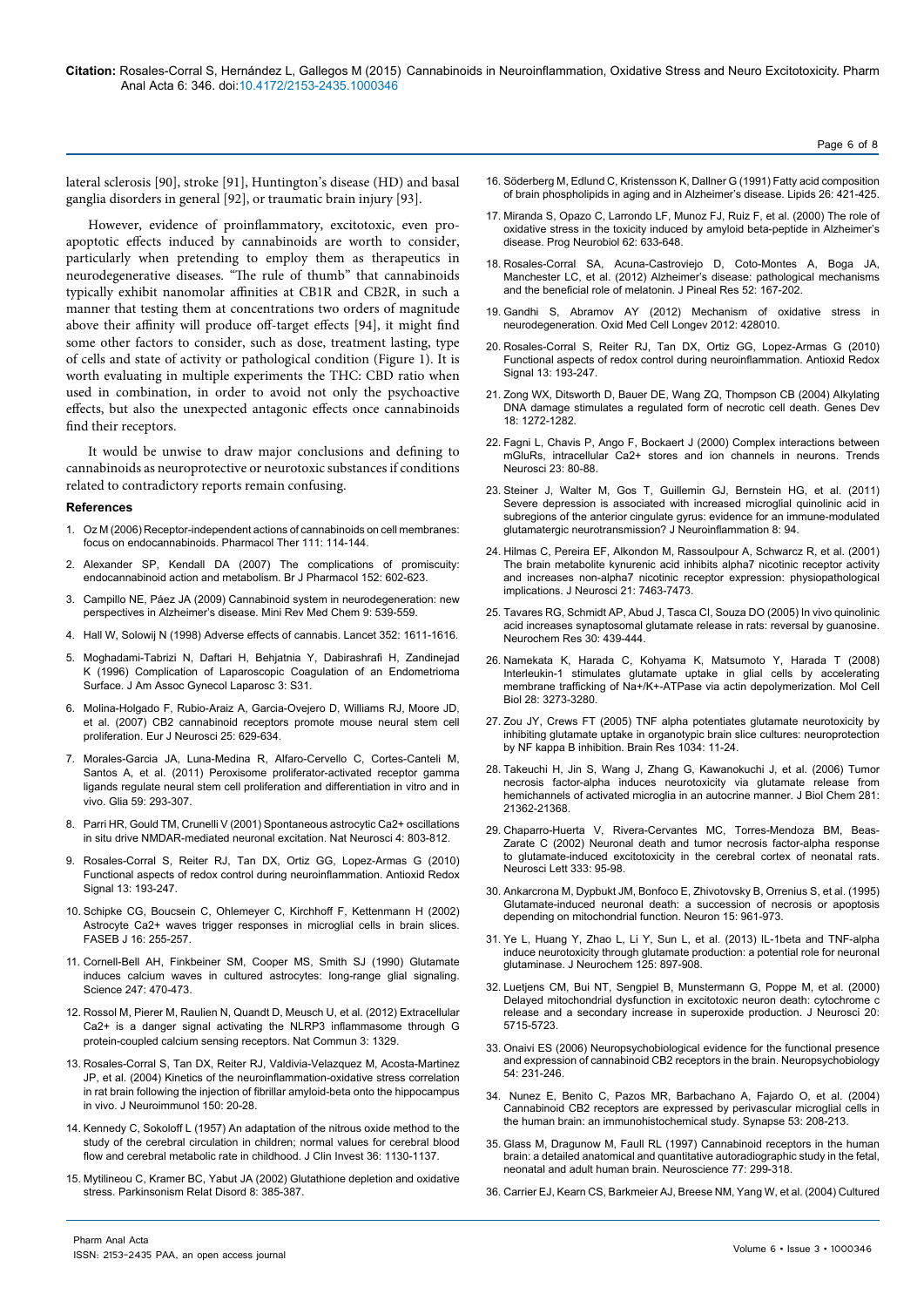[rat microglial cells synthesize the endocannabinoid 2-arachidonylglycerol,](http://www.ncbi.nlm.nih.gov/pubmed/15044630) [which increases proliferation via a CB2 receptor-dependent mechanism. Mol](http://www.ncbi.nlm.nih.gov/pubmed/15044630) [Pharmacol 65: 999-1007.](http://www.ncbi.nlm.nih.gov/pubmed/15044630)

- 37. [Benito C, Nunez E, Tolon RM, Carrier EJ, Rabano A, et al. \(2003\) Cannabinoid](http://www.ncbi.nlm.nih.gov/pubmed/14657172) [CB2 receptors and fatty acid amide hydrolase are selectively overexpressed in](http://www.ncbi.nlm.nih.gov/pubmed/14657172) [neuritic plaque-associated glia in Alzheimer's disease brains. J Neurosci 23:](http://www.ncbi.nlm.nih.gov/pubmed/14657172) [11136-11141.](http://www.ncbi.nlm.nih.gov/pubmed/14657172)
- 38. [De Petrocellis L, Ligresti A, Moriello AS, Allarà M, Bisogno T, et al. \(2011\)](http://www.ncbi.nlm.nih.gov/pubmed/21175579) [Effects of cannabinoids and cannabinoid-enriched Cannabis extracts on TRP](http://www.ncbi.nlm.nih.gov/pubmed/21175579) [channels and endocannabinoid metabolic enzymes. Br J Pharmacol 163:](http://www.ncbi.nlm.nih.gov/pubmed/21175579) [1479-1494.](http://www.ncbi.nlm.nih.gov/pubmed/21175579)
- 39. [Lopez-Rodriguez AB, Siopi E, Finn DP, Marchand-Leroux C, Garcia-Segura](http://www.ncbi.nlm.nih.gov/pubmed/23960212) [LM, et al. \(2015\) CB1 and CB2 Cannabinoid Receptor Antagonists Prevent](http://www.ncbi.nlm.nih.gov/pubmed/23960212) [Minocycline-Induced Neuroprotection Following Traumatic Brain Injury in Mice.](http://www.ncbi.nlm.nih.gov/pubmed/23960212) [Cereb Cortex 25: 35-45.](http://www.ncbi.nlm.nih.gov/pubmed/23960212)
- 40. [Maresz K, Carrier EJ, Ponomarev ED, Hillard CJ, Dittel BN \(2005\) Modulation](http://www.ncbi.nlm.nih.gov/pubmed/16086683) [of the cannabinoid CB2 receptor in microglial cells in response to inflammatory](http://www.ncbi.nlm.nih.gov/pubmed/16086683) [stimuli. J Neurochem 95: 437-445.](http://www.ncbi.nlm.nih.gov/pubmed/16086683)
- 41. [Schmole AC, Lundt R, Ternes S, Albayram O, Ulas T, et al. \(2014\) Cannabinoid](http://www.ncbi.nlm.nih.gov/pubmed/25443294) [receptor 2 deficiency results in reduced neuroinflammation in an Alzheimer's](http://www.ncbi.nlm.nih.gov/pubmed/25443294) [disease mouse model. Neurobiol Aging 36:710-719.](http://www.ncbi.nlm.nih.gov/pubmed/25443294)
- 42. Kallendrusch S, Kremzow S, Nowicki M, Grabiec U, Winkelmann R, et al. (2013) The G protein-coupled receptor 55 ligand l-alpha-lysophosphatidylinositol exerts microglia-dependent neuroprotection after excitotoxic lesion. Glia 61, 1822-1831 THC/CBD in Neurodegeneration 15
- 43. [Loría F, Petrosino S, Hernangómez M, Mestre L, Spagnolo A, et al. \(2010\) An](http://www.ncbi.nlm.nih.gov/pubmed/19815071) [endocannabinoid tone limits excitotoxicity in vitro and in a model of multiple](http://www.ncbi.nlm.nih.gov/pubmed/19815071) [sclerosis. Neurobiol Dis 37: 166-176.](http://www.ncbi.nlm.nih.gov/pubmed/19815071)
- 44. [Rangel-Lopez E, Colin-Gonzalez AL, Paz-Loyola AL, Pinzon E, Torres I, et](http://www.ncbi.nlm.nih.gov/pubmed/25446347) [al. \(2014\) Cannabinoid receptor agonists reduce the short-term mitochondrial](http://www.ncbi.nlm.nih.gov/pubmed/25446347) [dysfunction and oxidative stress linked to excitotoxicity in the rat brain.](http://www.ncbi.nlm.nih.gov/pubmed/25446347) [Neuroscience 285C: 97-106.](http://www.ncbi.nlm.nih.gov/pubmed/25446347)
- 45. [Ohno-Shosaku T, Hashimotodani Y, Ano M, Takeda S, Tsubokawa H, et al.](http://www.ncbi.nlm.nih.gov/pubmed/17615096) [\(2007\) Endocannabinoid signalling triggered by NMDA receptor-mediated](http://www.ncbi.nlm.nih.gov/pubmed/17615096) [calcium entry into rat hippocampal neurons. J Physiol 584: 407-418.](http://www.ncbi.nlm.nih.gov/pubmed/17615096)
- 46. [Guo J, and Ikeda SR \(2004\) Endocannabinoids modulate N-type calcium](http://www.ncbi.nlm.nih.gov/pubmed/14978245) [channels and G-protein-coupled inwardly rectifying potassium channels via](http://www.ncbi.nlm.nih.gov/pubmed/14978245) [CB1 cannabinoid receptors heterologously expressed in mammalian neurons.](http://www.ncbi.nlm.nih.gov/pubmed/14978245) [Mol Pharmacol 65: 665-674.](http://www.ncbi.nlm.nih.gov/pubmed/14978245)
- 47. [Zhuang SY, Bridges D, Grigorenko E, McCloud S, Boon A, et al. \(2005\)](http://www.ncbi.nlm.nih.gov/pubmed/15910885) [Cannabinoids produce neuroprotection by reducing intracellular calcium](http://www.ncbi.nlm.nih.gov/pubmed/15910885) [release from ryanodine-sensitive stores. Neuropharmacology 48: 1086-1096.](http://www.ncbi.nlm.nih.gov/pubmed/15910885)
- 48. [Mackie K, Hille B \(1992\) Cannabinoids inhibit N-type calcium channels in](http://www.ncbi.nlm.nih.gov/pubmed/1315042) [neuroblastoma-glioma cells. Proc Natl Acad Sci U S A 89: 3825-3829.](http://www.ncbi.nlm.nih.gov/pubmed/1315042)
- 49. [Mackie K, Lai Y, Westenbroek R, Mitchell R \(1995\) Cannabinoids activate an](http://www.ncbi.nlm.nih.gov/pubmed/7472417) [inwardly rectifying potassium conductance and inhibit Q-type calcium currents](http://www.ncbi.nlm.nih.gov/pubmed/7472417) [in AtT20 cells transfected with rat brain cannabinoid receptor. J Neurosci 15:](http://www.ncbi.nlm.nih.gov/pubmed/7472417) [6552-6561.](http://www.ncbi.nlm.nih.gov/pubmed/7472417)
- 50. [Croxford JL \(2003\) Therapeutic potential of cannabinoids in CNS disease. CNS](http://www.ncbi.nlm.nih.gov/pubmed/12617697) [Drugs 17: 179-202.](http://www.ncbi.nlm.nih.gov/pubmed/12617697)
- 51. [Demuth DG, Molleman A \(2006\) Cannabinoid signalling. Life Sci 78: 549-563.](http://www.ncbi.nlm.nih.gov/pubmed/16109430)
- 52. [Centonze D, Finazzi-Agrò A, Bernardi G, Maccarrone M \(2007\) The](http://www.ncbi.nlm.nih.gov/pubmed/17350694) [endocannabinoid system in targeting inflammatory neurodegenerative](http://www.ncbi.nlm.nih.gov/pubmed/17350694) [diseases. Trends Pharmacol Sci 28: 180-187.](http://www.ncbi.nlm.nih.gov/pubmed/17350694)
- 53. [Wilson RI, Nicoll RA \(2001\) Endogenous cannabinoids mediate retrograde](http://www.ncbi.nlm.nih.gov/pubmed/11279497) [signalling at hippocampal synapses. Nature 410: 588-592.](http://www.ncbi.nlm.nih.gov/pubmed/11279497)
- 54. [Tanveer R, McGuinness N, Daniel S, Gowran A,Campbell VA \(2012\)](http://onlinelibrary.wiley.com/doi/10.1002/wmts.64/abstract) [Cannabinoid receptors and neurodegenerative diseases. Wiley Interdisciplinary](http://onlinelibrary.wiley.com/doi/10.1002/wmts.64/abstract) [Reviews: Membrane Transport and Signaling 1: 633-639.](http://onlinelibrary.wiley.com/doi/10.1002/wmts.64/abstract)
- 55. [Amigo J, Phillips C, Lareu M, Carracedo A \(2008\) The SNPforID browser: an](http://www.ncbi.nlm.nih.gov/pubmed/18491122) [online tool for query and display of frequency data from the SNPforID project.](http://www.ncbi.nlm.nih.gov/pubmed/18491122) [Int J Legal Med 122: 435-440.](http://www.ncbi.nlm.nih.gov/pubmed/18491122)
- 56. [Schwartzfarb L, Needle M, Chavez-Chase M \(1974\) Dose-related inhibition of](http://www.ncbi.nlm.nih.gov/pubmed/4491907) [leukocyte migration by marihuana and delta-9-tetrahydrocannabinol \(THC\) in](http://www.ncbi.nlm.nih.gov/pubmed/4491907) [vitro. J Clin Pharmacol 14: 35-41.](http://www.ncbi.nlm.nih.gov/pubmed/4491907)

57. [Walter L, Franklin A, Witting A, Wade C, Xie Y, et al. \(2003\) Nonpsychotropic](http://www.ncbi.nlm.nih.gov/pubmed/12598628)  [cannabinoid receptors regulate microglial cell migration. J Neurosci 23:](http://www.ncbi.nlm.nih.gov/pubmed/12598628)  [1398-1405.](http://www.ncbi.nlm.nih.gov/pubmed/12598628)

Page 7 of 8

- 58. [Mecha M, Feliu A, Inigo PM, Mestre L, Carrillo-Salinas FJ, et al. \(2013\)](http://www.ncbi.nlm.nih.gov/pubmed/23851307)  [Cannabidiol provides long-lasting protection against the deleterious effects of](http://www.ncbi.nlm.nih.gov/pubmed/23851307)  [inflammation in a viral model of multiple sclerosis: a role for A2A receptors.](http://www.ncbi.nlm.nih.gov/pubmed/23851307)  [Neurobiol Dis 59: 141-150.](http://www.ncbi.nlm.nih.gov/pubmed/23851307)
- 59. [Hassan S, Eldeeb K, Millns PJ, Bennett AJ, Alexander SP, et al. \(2014\)](http://www.ncbi.nlm.nih.gov/pubmed/24641282)  [Cannabidiol enhances microglial phagocytosis via transient receptor potential](http://www.ncbi.nlm.nih.gov/pubmed/24641282)  [\(TRP\) channel activation. Br J Pharmacol 171: 2426-2439.](http://www.ncbi.nlm.nih.gov/pubmed/24641282)
- 60. [Esposito G, De Filippis D, Maiuri MC, De Stefano D, Carnuccio R, et al. \(2006\)](http://www.ncbi.nlm.nih.gov/pubmed/16490313)  [Cannabidiol inhibits inducible nitric oxide synthase protein expression and nitric](http://www.ncbi.nlm.nih.gov/pubmed/16490313)  [oxide production in beta-amyloid stimulated PC12 neurons through p38 MAP](http://www.ncbi.nlm.nih.gov/pubmed/16490313)  [kinase and NF-kappaB involvement. Neurosci Lett 399: 91-95.](http://www.ncbi.nlm.nih.gov/pubmed/16490313)
- 61. [Esposito G, De Filippis D, Maiuri MC, De Stefano D, Carnuccio R, et al. \(2006\)](http://www.ncbi.nlm.nih.gov/pubmed/16490313)  [Cannabidiol inhibits inducible nitric oxide synthase protein expression and nitric](http://www.ncbi.nlm.nih.gov/pubmed/16490313)  [oxide production in beta-amyloid stimulated PC12 neurons through p38 MAP](http://www.ncbi.nlm.nih.gov/pubmed/16490313)  [kinase and NF-kappaB involvement. Neurosci Lett 399: 91-95.](http://www.ncbi.nlm.nih.gov/pubmed/16490313)
- 62. [Esposito G, Scuderi C, Savani C, Steardo L Jr, De Filippis D, et al. \(2007\)](http://www.ncbi.nlm.nih.gov/pubmed/17592514)  [Cannabidiol in vivo blunts beta-amyloid induced neuroinflammation by](http://www.ncbi.nlm.nih.gov/pubmed/17592514)  [suppressing IL-1beta and iNOS expression. Br J Pharmacol 151: 1272-1279.](http://www.ncbi.nlm.nih.gov/pubmed/17592514)
- 63. [Pazos MR, Mohammed N, Lafuente H, Santos M, Martinez-Pinilla E, et al.](http://www.ncbi.nlm.nih.gov/pubmed/23587650)  [\(2013\) Mechanisms of cannabidiol neuroprotection in hypoxic-ischemic](http://www.ncbi.nlm.nih.gov/pubmed/23587650)  [newborn pigs: role of 5HT\(1A\) and CB2 receptors. Neuropharmacology 71:](http://www.ncbi.nlm.nih.gov/pubmed/23587650)  [282-291.](http://www.ncbi.nlm.nih.gov/pubmed/23587650)
- 64. [Wu HY, Goble K, Mecha M, Wang CC, Huang CH, et al. \(2012\) Cannabidiol](http://www.ncbi.nlm.nih.gov/pubmed/22535572)[induced apoptosis in murine microglial cells through lipid raft. Glia 60:](http://www.ncbi.nlm.nih.gov/pubmed/22535572)  [1182-1190.](http://www.ncbi.nlm.nih.gov/pubmed/22535572)
- 65. [Ryan D, Drysdale AJ, Lafourcade C, Pertwee RG, Platt B \(2009\) Cannabidiol](http://www.ncbi.nlm.nih.gov/pubmed/19228959)  [targets mitochondria to regulate intracellular Ca2+ levels. J Neurosci 29: 2053-](http://www.ncbi.nlm.nih.gov/pubmed/19228959) [2063.](http://www.ncbi.nlm.nih.gov/pubmed/19228959)
- 66. Puffenbarger RA, Boothe AC, Cabral GA (2000) Cannabinoids inhibit LPSinducible cytokine mRNA expression in rat microglial cells. Glia 29: 58-69.
- 67. [Gilbert GL, Kim HJ, Waataja JJ, Thayer SA \(2007\) Delta9-tetrahydrocannabinol](http://www.ncbi.nlm.nih.gov/pubmed/17140550)  [protects hippocampal neurons from excitotoxicity. Brain Res 1128: 61-69.](http://www.ncbi.nlm.nih.gov/pubmed/17140550)
- 68. [van der Stelt M, Veldhuis WB, Bär PR, Veldink GA, Vliegenthart JF, et al. \(2001\)](http://www.ncbi.nlm.nih.gov/pubmed/11517236)  [Neuroprotection by Delta9-tetrahydrocannabinol, the main active compound in](http://www.ncbi.nlm.nih.gov/pubmed/11517236)  [marijuana, against ouabain-induced in vivo excitotoxicity. J Neurosci 21:](http://www.ncbi.nlm.nih.gov/pubmed/11517236)  [6475-6479.](http://www.ncbi.nlm.nih.gov/pubmed/11517236)
- 69. [Koh WS, Crawford RB,Kaminski NE \(1997\) Inhibition of protein kinase A](http://www.ncbi.nlm.nih.gov/pubmed/9260875)  and cyclic [AMP response element \(CRE\)-specific transcription factor binding](http://www.ncbi.nlm.nih.gov/pubmed/9260875)  [by delta9-tetrahydrocannabinol \(delta9-THC\): a putative mechanism of](http://www.ncbi.nlm.nih.gov/pubmed/9260875)  [cannabinoid-induced immune modulation. Biochem Pharmacol 53: 1477-1484.](http://www.ncbi.nlm.nih.gov/pubmed/9260875)
- 70. [Jeon YJ, Yang KH, Pulaski JT, Kaminski NE \(1996\) Attenuation of inducible](http://www.ncbi.nlm.nih.gov/pubmed/8700141)  [nitric oxide synthase gene expression by delta 9-tetrahydrocannabinol is](http://www.ncbi.nlm.nih.gov/pubmed/8700141)  [mediated through the inhibition of nuclear factor- kappa B/Rel activation. Mol](http://www.ncbi.nlm.nih.gov/pubmed/8700141)  [Pharmacol 50: 334-341.](http://www.ncbi.nlm.nih.gov/pubmed/8700141)
- 71. [Kim SH, Won SJ, Mao XO, Jin K, Greenberg DA \(2006\) Molecular mechanisms](http://www.ncbi.nlm.nih.gov/pubmed/16299067)  [of cannabinoid protection from neuronal excitotoxicity. Mol Pharmacol 69: 691-696.](http://www.ncbi.nlm.nih.gov/pubmed/16299067)
- 72. [Molz S, Dal-Cim T, Budni J, Martin-de-Saavedra MD, Egea J, Romero A, et](http://www.ncbi.nlm.nih.gov/pubmed/21671255)  [al.\(2011\) Neuroprotective effect of guanosine against glutamate-induced cell](http://www.ncbi.nlm.nih.gov/pubmed/21671255)  [death in rat hippocampal slices is mediated by the phosphatidylinositol-3](http://www.ncbi.nlm.nih.gov/pubmed/21671255)  [kinase/Akt/ glycogen synthase kinase 3beta pathway activation and inducible](http://www.ncbi.nlm.nih.gov/pubmed/21671255)  [nitric oxide synthase inhibition. J Neurosci Res 89: 1400-1408](http://www.ncbi.nlm.nih.gov/pubmed/21671255) .
- 73. [Bayewitch M, Rhee MH, Avidor-Reiss T, Breuer A, Mechoulam R, et al. \(1996\)](http://www.ncbi.nlm.nih.gov/pubmed/8626625)  [\(-\)-Delta9-tetrahydrocannabinol antagonizes the peripheral cannabinoid](http://www.ncbi.nlm.nih.gov/pubmed/8626625)  [receptor-mediated inhibition of adenylyl cyclase. J Biol Chem 271: 9902-9905.](http://www.ncbi.nlm.nih.gov/pubmed/8626625)
- 74. [O'Sullivan SE \(2007\) Cannabinoids go nuclear: evidence for activation of](http://www.ncbi.nlm.nih.gov/pubmed/17704824)  [peroxisome proliferator-activated receptors. Br J Pharmacol 152: 576-582.](http://www.ncbi.nlm.nih.gov/pubmed/17704824)
- 75. [Malone DT, Taylor DA \(2001\) Involvement of somatodendritic 5-HT\(1A\)](http://www.ncbi.nlm.nih.gov/pubmed/11509221)  [receptors in Delta\(9\)-tetrahydrocannabinol-induced hypothermia in the rat.](http://www.ncbi.nlm.nih.gov/pubmed/11509221)  [Pharmacol Biochem Behav 69: 595-601.](http://www.ncbi.nlm.nih.gov/pubmed/11509221)
- 76. Ryberg E, Larsson N, [Sjögren S, Hjorth S, Hermansson NO, et al. \(2007\) The](http://www.ncbi.nlm.nih.gov/pubmed/17876302)  [orphan receptor GPR55 is a novel cannabinoid receptor. Br J Pharmacol 152:](http://www.ncbi.nlm.nih.gov/pubmed/17876302)  [1092-1101.](http://www.ncbi.nlm.nih.gov/pubmed/17876302)